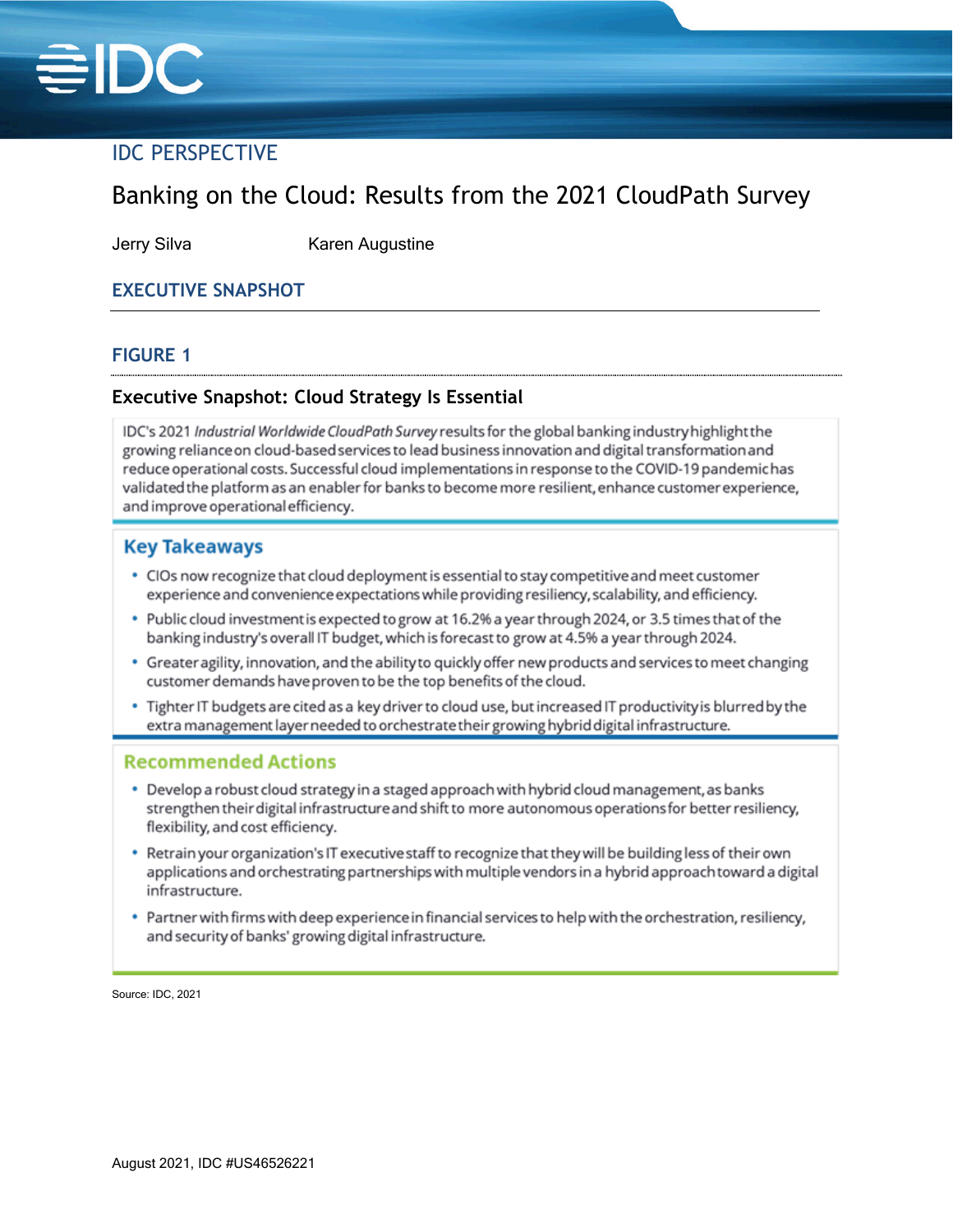#### **SITUATION OVERVIEW**

Cloud deployment is now an essential component of IT strategy for banks, whether large or small, in the United States or abroad. Cloud services were instrumental in supporting the infrastructure needed to support a remote workforce, maintain global supply chains, and shift business models all in a matter of weeks to operate successfully during the COVID-19 pandemic. Banking was no exception. The shift toward cloud services was progressing at a healthy pace prior to the pandemic, but business demands for resiliency, scalability, elasticity of demand, and operational efficiency resulting from the pandemicaccelerated cloud adoption, exposing the agility of cloud adopters compared with those that resisted or underfunded cloud services and, therefore, lacked the digital tools and services needed to survive in this new era. As a result, nearly all banks have adopted cloud services in one form or another.

Software providers (ISVs) responded to the pandemic by offering cloud-based products that could be deployed in weeks or months instead of the traditional "build" approach that typically takes a year or more to implement. While many of these services employ the public cloud, most banks are adopting a hybrid or blended approach, as banks look to maintain the breadth of services from public cloud, private cloud, and traditional on-premises solutions as the optimal way to gain innovation and speed to market for newer features while maintaining governance, security, and risk and compliance to the enterprise.

IDC's 2021 Worldwide Industry CloudPath Survey provides deep insight into how global industries move to public and private cloud services, their buying process, and brand perceptions. The survey focuses on 25 industry segments in 13 countries, including:

- **Healthcare (payers, providers, and life sciences)**
- Manufacturing (discrete, process, high-tech, automotive, A&D, CPG, chemicals, and wholesale distribution)
- **Financial services (banking, insurance, and capital markets)**
- **Retail**
- **Energy (oil and gas and utilities)**
- Government (federal, state, and local)
- **Telecommunications**
- **Nedia and entertainment**
- **Professional services**

Highlights of the survey include the decision to move to the cloud, key applications, workloads and/or functions moving to cloud, application migration strategy and timing, the types of cloud services used, drivers and inhibitors to adoption, budgets, purchasing preferences, attitude toward buying channels, vendor's customer-satisfaction ratings and advocacy scores, behavioral trends, cloud adoption, and buying intentions for 200+ industry-specific applications.

This document reviews the findings of IDC's 2021 Worldwide Industry CloudPath Survey, specifically for the global banking industry. In 2021, 100 banking executives worldwide responded to the survey, each of whom identified themselves as primarily retail, consumer, small business, and/or corporate banks, including institutions in North and Latin America, Europe, and Asia/Pacific. This document does not cover the capital markets or insurance industries, but these industries were also included in the survey.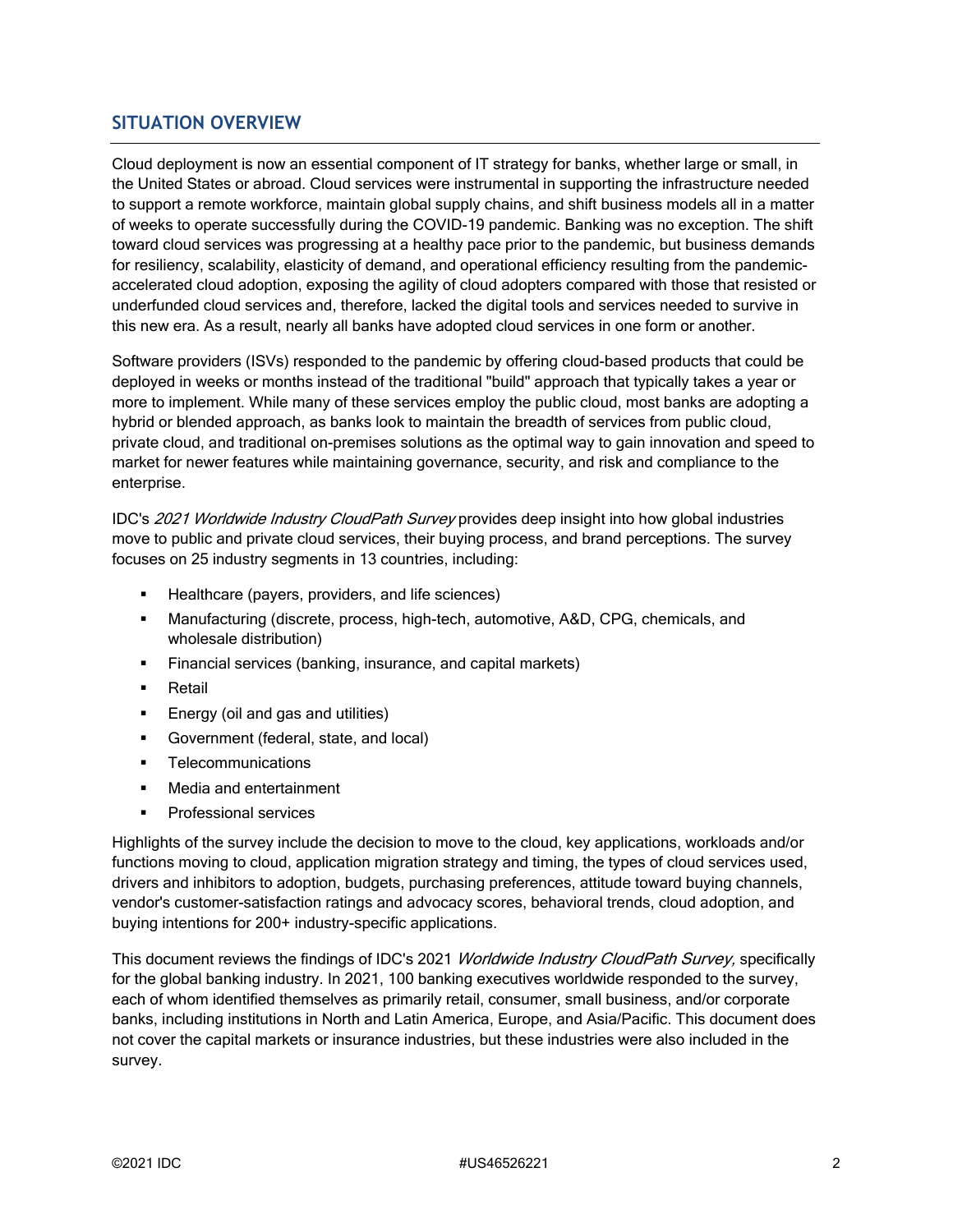## **Cloud Is Gaining Share of Banks' IT Budgets**

Successful cloud implementation during the pandemic bolstered the already fast-paced growth of cloud services, enabling CIOs to overcome a prior reluctance to move mission-critical workloads from on premises to cloud. Now reliance exclusively on centralized datacenters is becoming less appealing, as cloud services allowed for faster, more cost-effective adoption of much-needed digital services to support the new economy in a pandemic. Cloud services enabled businesses to adapt to the new digital environment, with new omni-channel type services for customers to limit exposure to in-branch services while supporting a remote workforce to minimize their business disruption. Cloud services enable greater agility for banks to take advantage of emerging technology such as AI/ML and Internet of Things, as they address more complex use cases that would otherwise be much more difficult to implement. Furthermore, these new applications and workloads will generate even more cloud spending to manage it. In this way, cloud spending is growing across all segments, from the largest software as a service to infrastructure as a service and platform as a service as well as cloud management and security services.

In Figure 2, IDC forecasts worldwide overall IT spending among banks to grow at a 4.5% CAGR during the five years of 2019–2024, while public cloud services are expected to grow 3.5 times faster at a rate of 16.2% CAGR over the same five-year period, gaining a larger share of banks' IT budgets. At this rate, banks will be spending nearly one-quarter of their IT budgets on public cloud services by 2024.



#### **FIGURE 2**

**Worldwide Banking IT Spending and Public Cloud Share, 2019–2024**

Note: Public cloud will reach \$77 billion with 16% CAGR as cloud gains a larger share of banks' IT budgets.

Source: IDC's Worldwide 3rd Platform Spending Guide: Banking, June V1, 2021 and IDC's Worldwide Public Cloud Services Spending Guide, June V2, 2021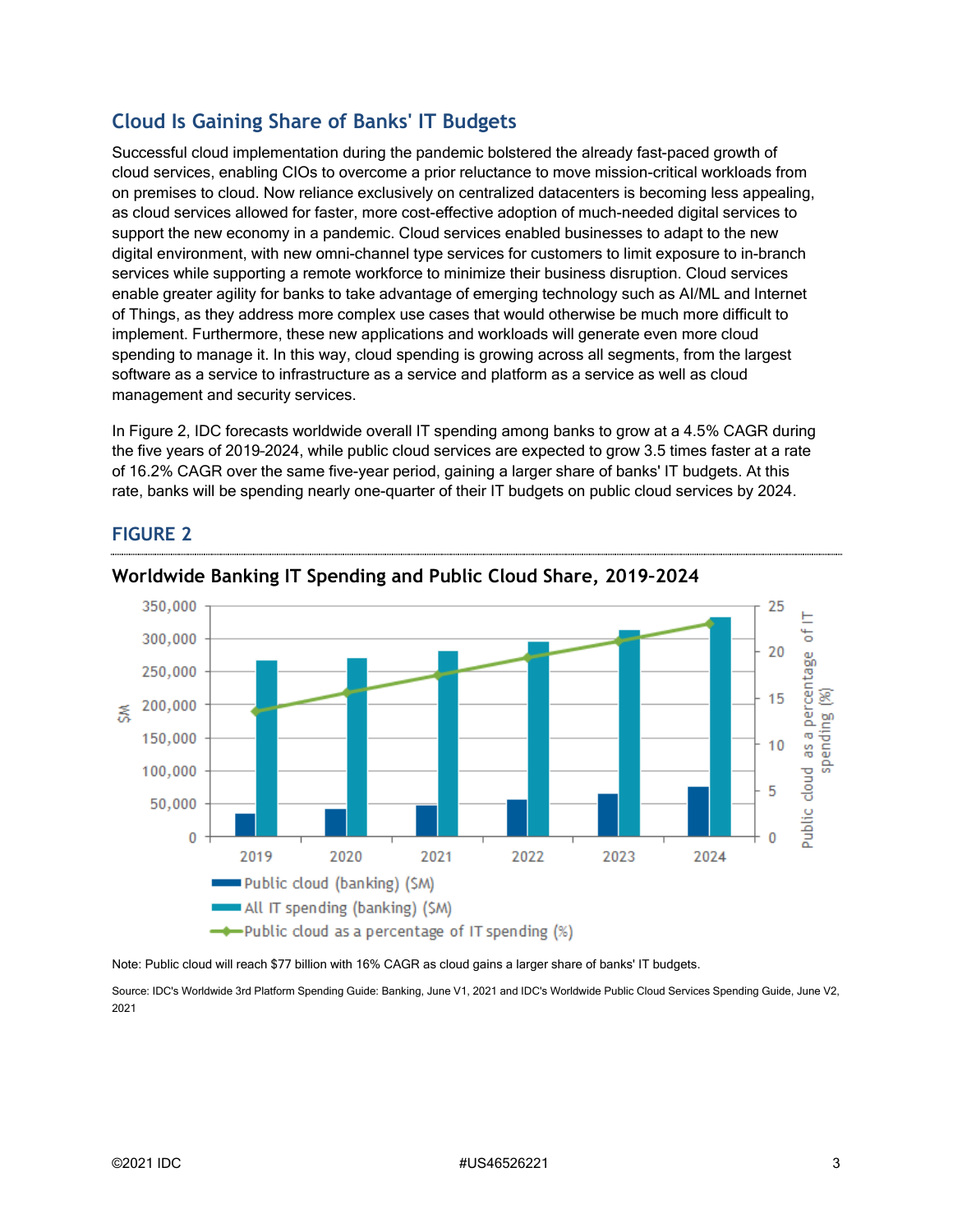IDC estimates that spend on cloud in 2021 will be \$44.6 billion, two-thirds of that will be spent on the public cloud compared with private cloud, as banks adopt a hybrid approach to the cloud. In fact, banks are more likely than ever to consider a cloud provider that offers both public and private cloud services, as banks report this to be the most important factor when considering a cloud provider. Banks recognize that the public cloud may offer more cost-effective and scalable solutions than a private cloud, but private cloud may be desired for certain workflows, to support compliance with industry and geographic regulations and, potentially, for added security when migrating more sensitive applications to the cloud.

Interestingly, banks are more likely to expect improved security when moving to private clouds, their top benefit, but fewer say so for public clouds. Security is also by far the top leading factor in determining which applications to keep on premises and which to move to the public cloud. Private clouds are dedicated for use by a single organization without sharing resources with any other organization, and whether hosted on premises or remotely, these services are provided by a secure, private network rather than the internet, enhancing its perception of security. Security continues to be mentioned as the primary concern among current private cloud users, but not among public cloud users where IT governance and IT and cloud management are far more pressing. Since banks are moving their most critical applications to private cloud, security remains the top concern, probably due to the impact of a potential data breach on their operations and whether they have adequate internal resources to prevent such an occurrence. Banks are unequivocally concerned about security issues no matter where the applications reside.

### **Banks Use Multiple Types of Cloud Services**

Cloud services can take on many different forms, creating a complexity that nearly always requires some type of cloud management. And this challenge is multiplied as the institution embarks on its journey to a digital infrastructure, encompassing everything from on-premises datacenters to a hybrid and multicloud environment, incorporating edge computing to form an infrastructure that offers greater visibility with frictionless connectivity. Very few only have one type of cloud service, as 79% of the worldwide bank executives surveyed claim to be currently using public cloud and 77% indicate using private cloud services, even if only for one or two applications.

Worldwide banks are deploying cloud services in a variety of ways, from private clouds hosted on premises to a hosted, managed private cloud and public clouds as a platform, infrastructure, or simply, software as a service (see Figure 3).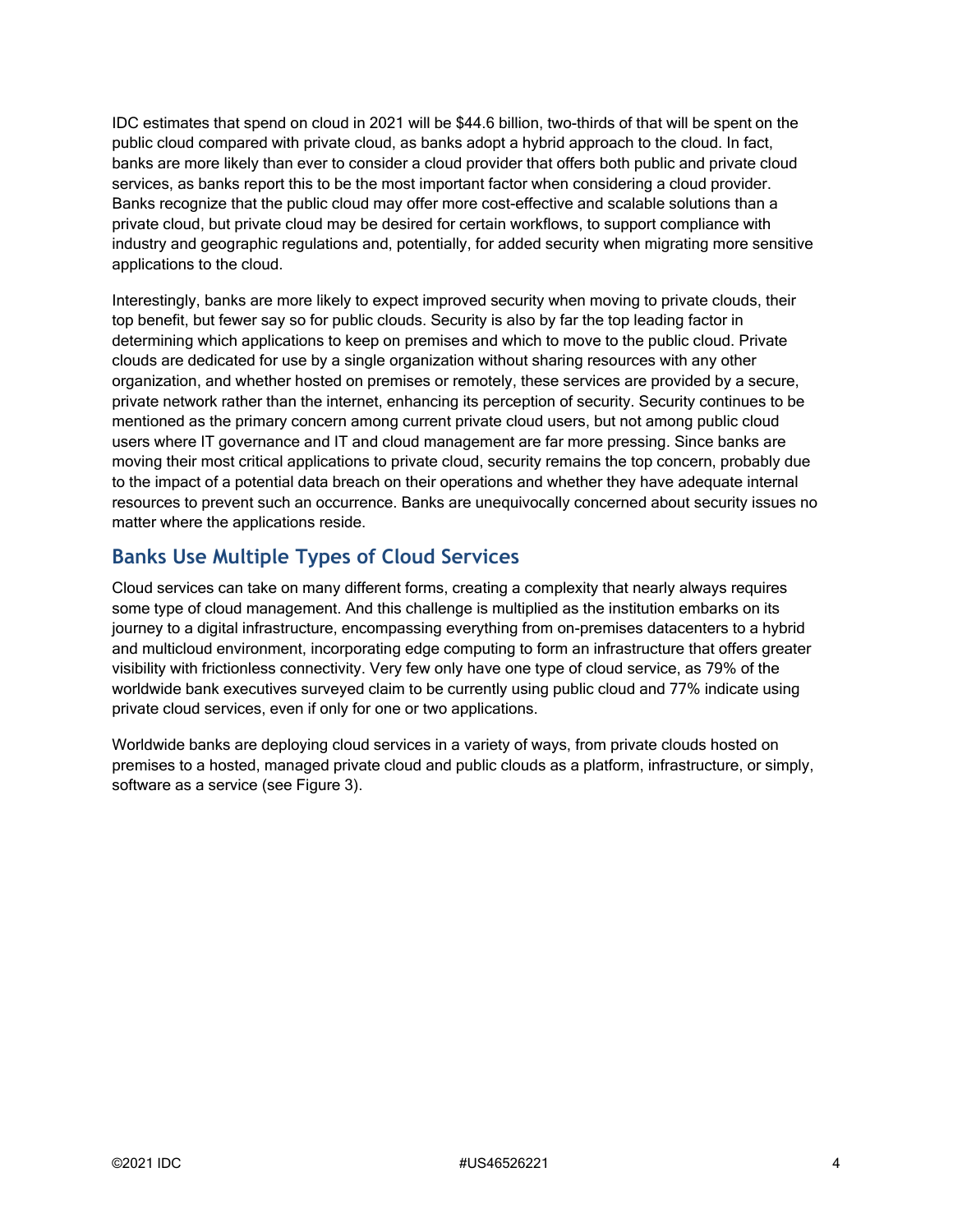#### **FIGURE 3**

#### **Current and Planned Use of Cloud Services in Next 12 Months**

*Q. Please describe your organization's current or near-term plans for cloud deployment services.*



#### $n = 100$

Source: IDC's Worldwide Industrial CloudPath Survey, 2021

Banks deploy a variety of cloud models to accommodate the needs of specific workloads or environments based upon a number of factors including speed to implement, cost, scalability, system control, security, and governance. For example, SaaS public clouds have enabled many banks to gain faster access to new capabilities such as virtual assistants or customer experience enhancements and deploy them faster and more cost effectively than they could on their own. Yet enterprise private cloud on premises may be selected for mission-critical workloads that require utmost security with more system control than public cloud can offer. The biggest shift in cloud use from 2020 was a rise in the use of public cloud and a shift away from enterprise private cloud colocation and managed private cloud hosted by vendor (used by less than one in three banks). Public cloud was important in 2020 to react more quickly to bring needed capabilities to market in the shortest time possible to avoid disruption from the pandemic. Much of the reason for using private cloud is to gain more system control and security. Colocation and a vendor-hosted environment reduce bank control and may call into question some level of security for many banks.

#### **Triggers to Move to Cloud**

Banking institutions are moving applications to the cloud for a variety of reasons. The 2021 Worldwide Industry CloudPath Survey identifies the most important factors that triggered this move.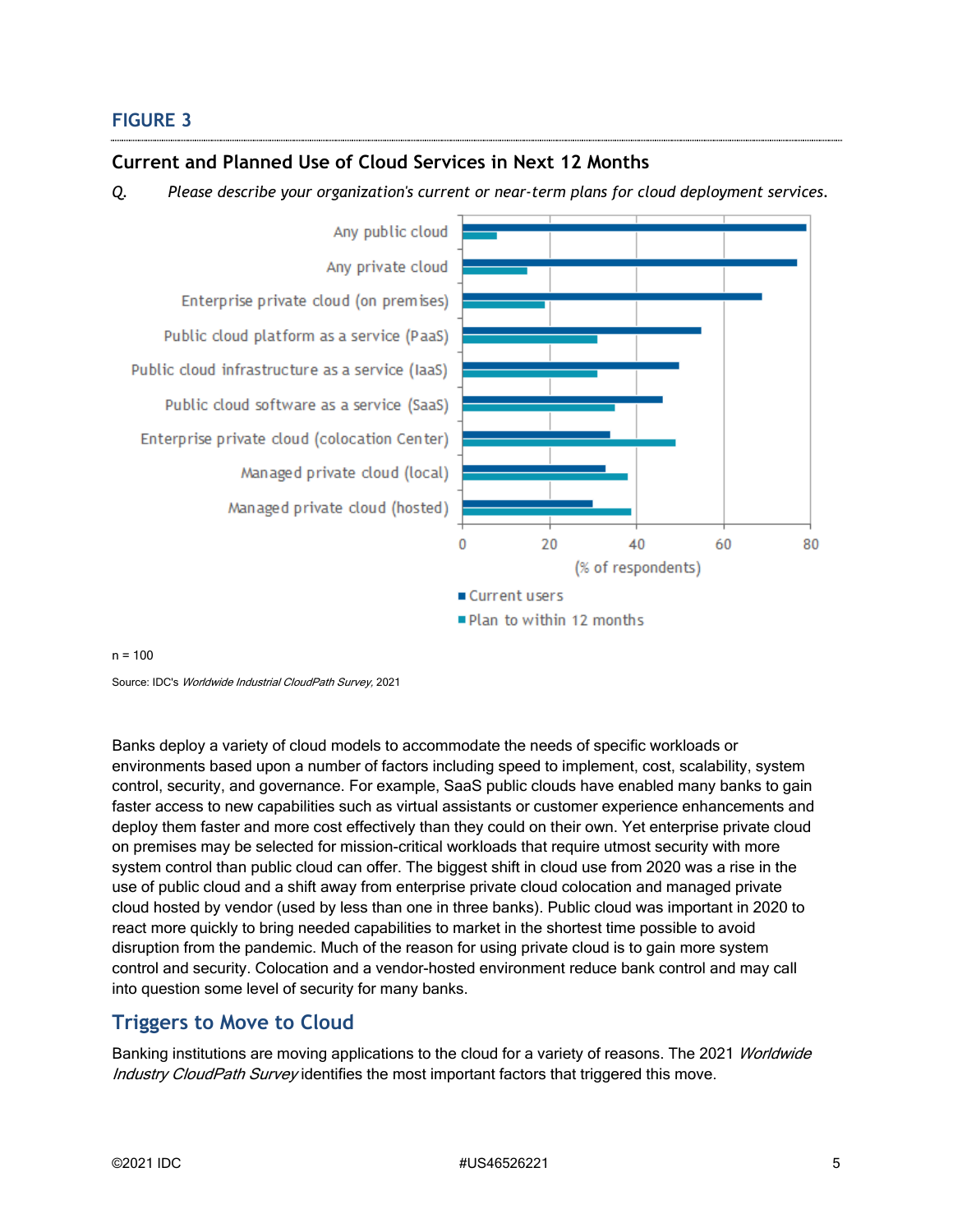Figure 4 shows a ranked list of the most important factors that drove banking institutions to adopt cloud services based on the results from our 2021 survey. As you can see, the overwhelming factor, even more important in 2021 is the tightening of the IT budgets followed by banks' sunsetting of legacy systems, both hardware and software that are finally incapable of efficiently supporting today's banking environment. Banking institutions have had to increase IT spending to fund a number of initiatives to respond to the changing customer demands brought upon by the pandemic. Namely, banks were forced to fund the digital transformation required to support the changes in the remote workforce and enhancements to digital banking to accommodate the greater use accelerated by the pandemic. Consequently, banks have been forced to find ways to reduce their IT spending and work within tighter budgets without additional head count, making cloud services much more feasible. Cloud deployment was particularly beneficial when banks were forced to nearly instantaneously support a remote workforce at the start of the pandemic.

#### **FIGURE 4**



#### **Most Important Trigger Events Leading to Cloud**

*Q. Which of the following "trigger events" have been most important in leading you to use cloud services?*

 $n = 100$ 

Source: IDC's Worldwide Industrial CloudPath Survey, 2021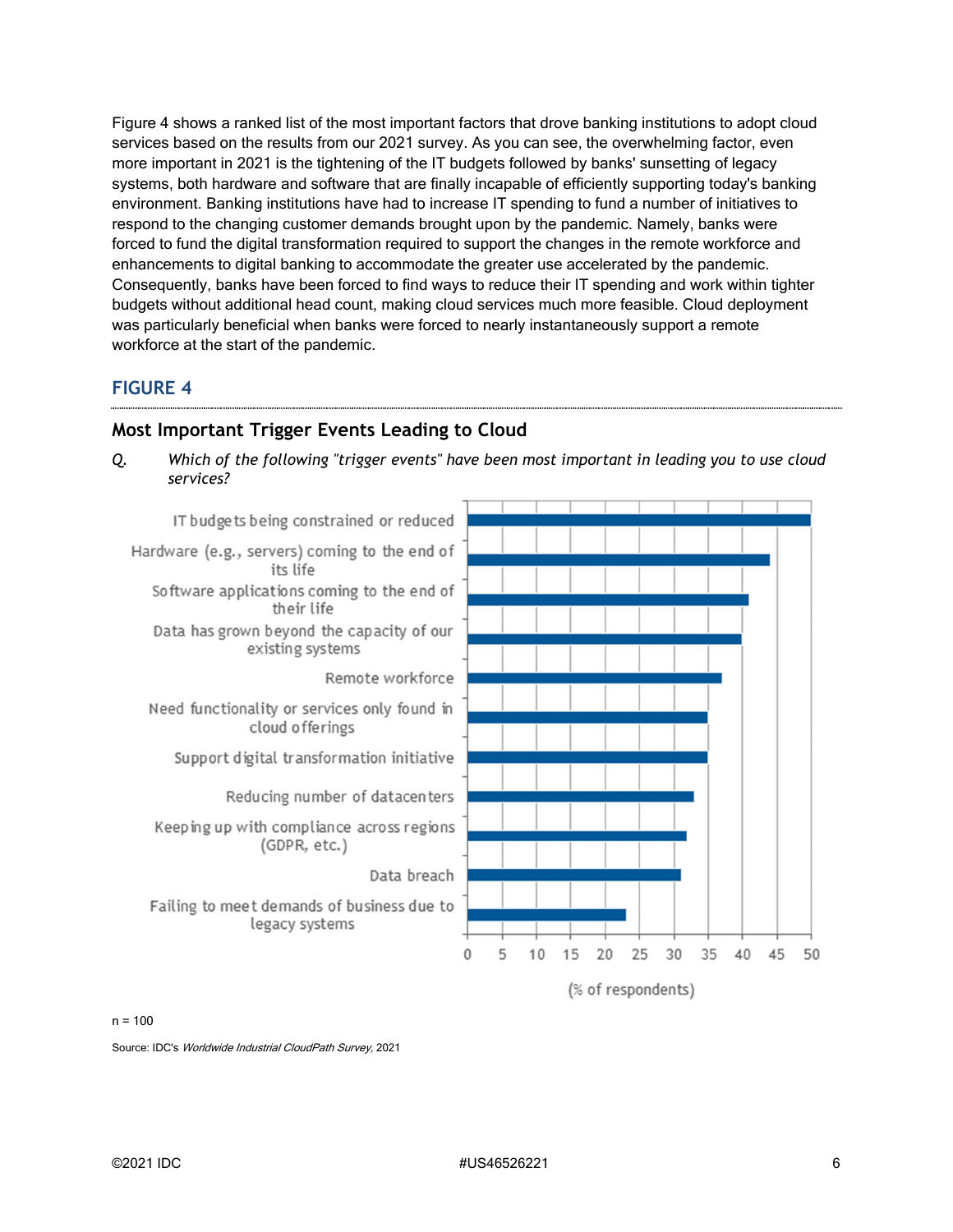Although banks cite tight budgets as a key factor in moving to cloud, cost isn't the most important factor that banks mentioned when choosing a cloud provider. Data growing beyond the capacity of our existing systems is another top trigger to adopt cloud services. Data sourcing and analytics platforms are a fast growing and top use of the public cloud across all industries, including banking. The banking industry has always been challenged by data management and creating enterprisewide capabilities using rich data from multiple touch points within the institution. This, in addition to the desire to tap into external and alternate sources of data, has led banking institutions to find cloud-based services as a new source of data and/or analytics based on their own data. In fact, advanced or predictive analytics, along with conversational AI chatbots or virtual assistants are the top innovative technologies that banks used to select a cloud provider, each mentioned by three-quarters of the bank executives surveyed.

IDC believes this driver will grow in importance as banks generate more customer-focused data from machine learning, AI, natural language processing, and other new delivery channels. These data offerings are proliferating as cloud providers and ISVs begin delivering data-centric offerings in the cloud. The challenge in adopting cloud-based data sources and analytics is ensuring the accuracy and quality of the data while maintaining compliance, security, and privacy on those platforms.

#### **Actual Benefits from Cloud — Banks Are More Innovative and Customers Win**

Actual benefits of moving to the cloud are cited by the banking executives' response to IDC's 2021 Worldwide Industry CloudPath Survey as banks become more familiar with cloud use. Figure 5 shows how the bank leaders surveyed ranked the actual benefits achieved as they moved to cloud (private and public) in 2021.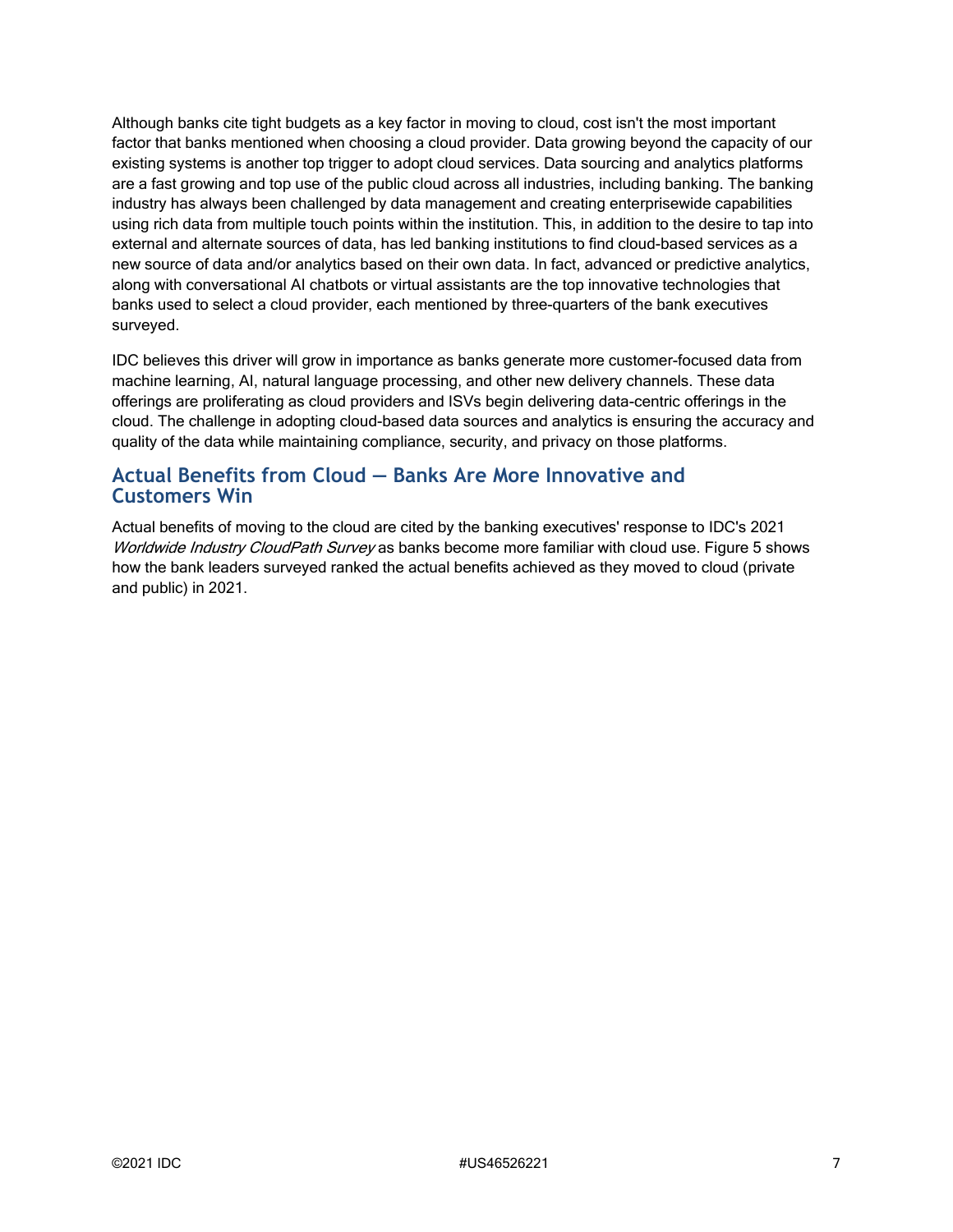#### **FIGURE 5**

#### **Actual Benefits of Moving to Cloud**

#### *Q. Where have you seen the greatest benefits in your cloud journey?*



 $n = 100$ 

Source: IDC's Worldwide Industrial CloudPath Survey, 2021

Although it may have taken some time, bank executives are now, more than ever, seeing the real benefits of cloud-based operations in terms of its greater business agility and resiliency to respond to market demands by implementing new functionality faster that enables banks to drive innovation and digital transformation more quickly and comprehensively than they ever thought possible. Greater agility, driving business innovation and/or a digital transformation, and faster access to new functionality are now the top 3 benefits that banks have noticed using the cloud, each mentioned by nearly two in five bank respondents. Cloud-based operations inherently support an agile platform to respond to market demands in near real time with a plethora of modern business solutions to enhance the customer experience with new functionalities that can also deliver greater operational efficiencies. Improved security is another bonus that banks found using cloud, though they are still a bit wary. And moving to the cloud is also seen as a way to improve the customer experience, as many of the new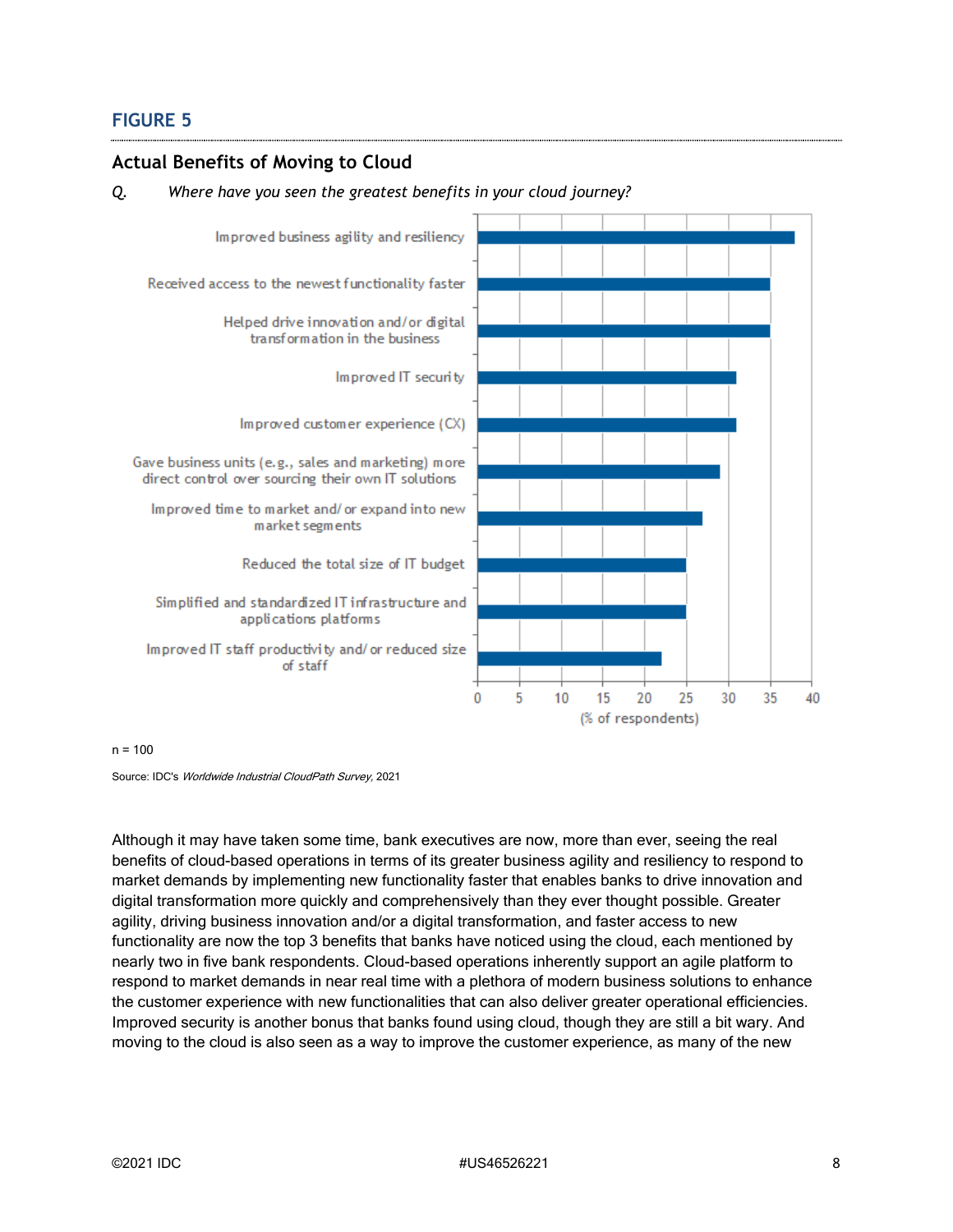functionalities to improve customer experience and ultimately satisfaction can be deployed faster, easier, and more efficiently using cloud software and services.

After another year of cloud implementation, bank executives are no longer just viewing cloud deployment as a source of reduced IT operational expense and improved IT staff productivity, the most important trigger leading to cloud adoption this year. The proliferation of cloud software, services, and new functionalities in the cloud are enabling banks to offer more services than they would have otherwise offered.

While bank executives may have been driven to the cloud because of expected IT productivity or cost improvements, they are overwhelmingly impressed with the cloud's ability to drive innovation and transform their business to respond to changing market demands.

Note: All numbers in this document may not be exact due to rounding.

### **ADVICE FOR THE TECHNOLOGY BUYER**

#### **Cloud Is an Engine for Innovation and Improved Productivity**

CIOs and corporate board members increasingly recognize that cloud is more than mere technology it is an engine for banks to quickly build new capabilities and services in innovative ways to improve business performance and shareholder returns. Leading public cloud providers offer a plethora of services that help transform the business — and many widely used solutions are already cloud-based such as customer relationship management systems and enterprise resource management systems designed to optimize the sales cycle and business operations. Cloud-delivered solutions can drive customer insights, improve their experience, define relevant offers, identify and onboard better talent, and even meet the constantly changing regulatory reporting requirements in multiple jurisdictions to support cross-border payments and provide more consistent operating platforms that can grow revenue at lower costs. Cloud is an essential component of banking's growing digital infrastructure.

#### **Develop a Robust Cloud Strategy and Digital Infrastructure Management**

A comprehensive cloud strategy will lay the foundation for optimizing not only digital infrastructure but also business performance. Developing a cloud strategy is not just an IT strategy but rather a business strategy to take advantage of new capabilities that can transform your business. A cloud strategy is fast becoming a foundation for differentiation and business innovation to meet changing customer demands. Banking institutions should prioritize their business objectives, anticipate market movements, and create successful plans outlining their expectations for agility and speed to market for each capability. Integral to this cloud strategy is to continuously reassess workloads to evaluate if their implementation and execution meet business objectives while analyzing the migration of alternative models by value and risk.

To manage multicloud environments, CIOs need to develop a common understanding of system architectural elements and governance strategy to optimize the environment. Take advantage of the native toolset of your cloud environment to monitor consumption of cloud services by provider and assess the functionality of each. It is important to continuously evaluate your requirements, assess your current capabilities, and compare them with other solutions.

Another component of this strategy is to retrain the IT staff to support this hybrid digital infrastructure. In this new digital era, IT staff will be forced to build fewer of their own applications, and, instead,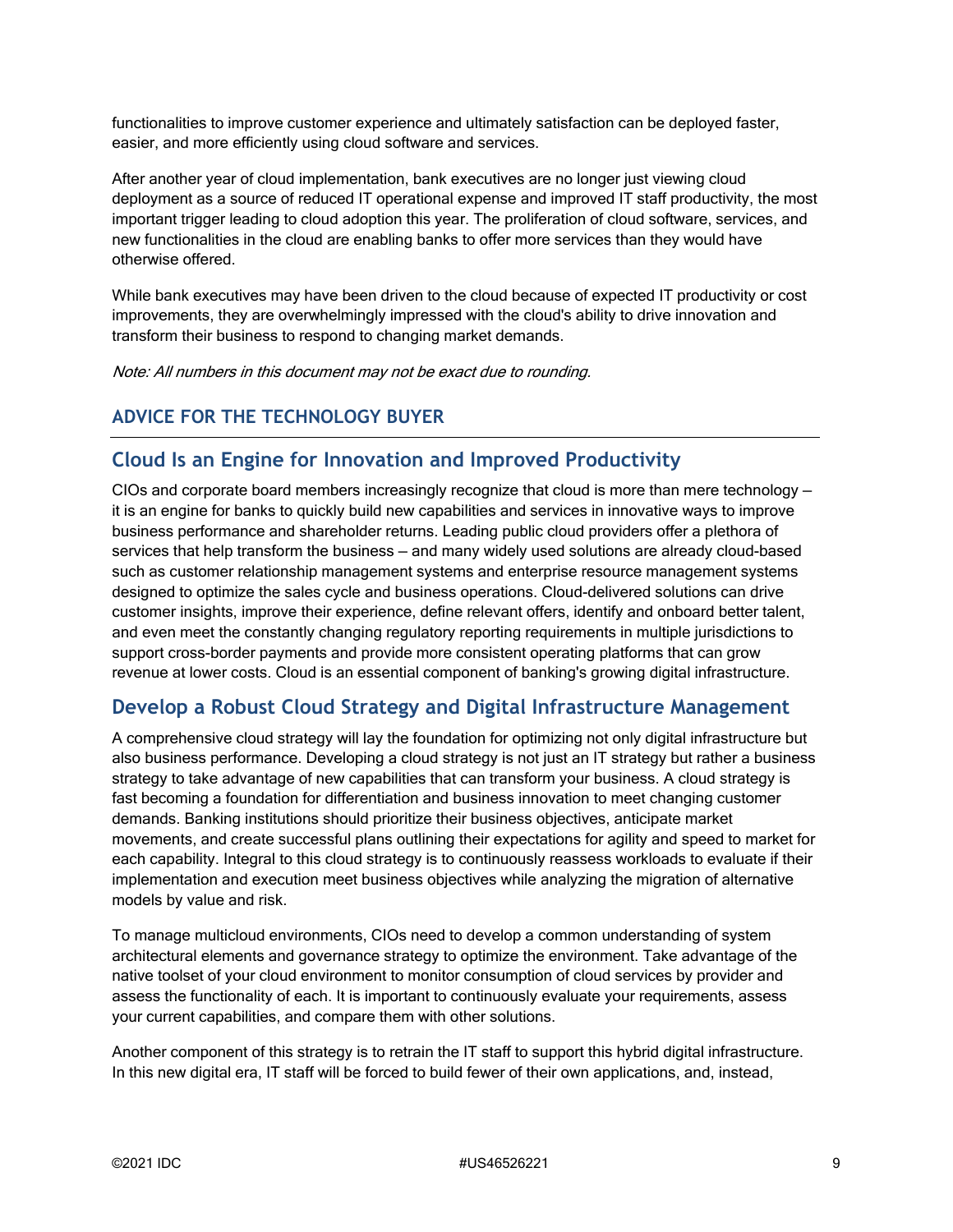strengthen partnerships with multiple vendors in a hybrid approach needed for the digital infrastructure required to remain competitive.

IDC acknowledges that managing diverse cloud resources and data sets pose among the most critical IT challenges. An effective cloud management strategy with a transparent road map is key to gaining a competitive advantage and boosting profitable growth.

### **Partner with Providers That Have Deep Financial Services Experience**

Partner with cloud providers that offer deep experience in financial services to help with the orchestration, resiliency, and security of banks' growing digital infrastructure built within a hybrid environment. In fact, having deep technical experience in my industry sector was among the top 2 most important factors in choosing a cloud provider among banks surveyed. Industry-focused vendors will be more knowledgeable of specific regulatory or compliance needs, niche applications, and use cases to optimize the environment.

#### **LEARN MORE**

#### **Related Research**

- Worldwide Future of Digital Infrastructure Resiliency Challenges Shape Strategic Deployment Priorities (IDC #US47596221, May 2021)
- IDC Market Glance: Future of Digital Infrastructure Ecosystem, 2Q21 (IDC #US47596121, May 2021)
- DC FutureScape: Worldwide Cloud 2021 Predictions (IDC #US46420120, December 2020)

#### **Synopsis**

This IDC Perspective reviews the findings of IDC's 2021 Worldwide Industry CloudPath Survey, specifically for the banking industry. Cloud services are becoming essential to bank survival in a postpandemic world where customers are demanding greater convenience and more capabilities. As IDC's 2021 Worldwide Industry CloudPath Survey shows, nearly all banks are using public and private cloud platforms. And the top cloud applications are mission-critical workflows such as online and digital banking and payment processing. Banking executives are reaping the benefits of cloud deployment by noting that they are better able to provide enhanced products and services faster to market with greater agility and efficiency and, in many cases, with improved security.

"Cloud is a growing component of infrastructure strategy, as banks incorporate more of their workflows into a variety of cloud environments in the foreseeable future," says Jerry Silva, vice president, IDC Financial Insights' Global Retail Banking program. "This year's Worldwide Industry CloudPath Survey shows us that cloud deployment really is essential to the banking industry, which is further accelerating its adoption of cloud based on real benefits proven in the market."